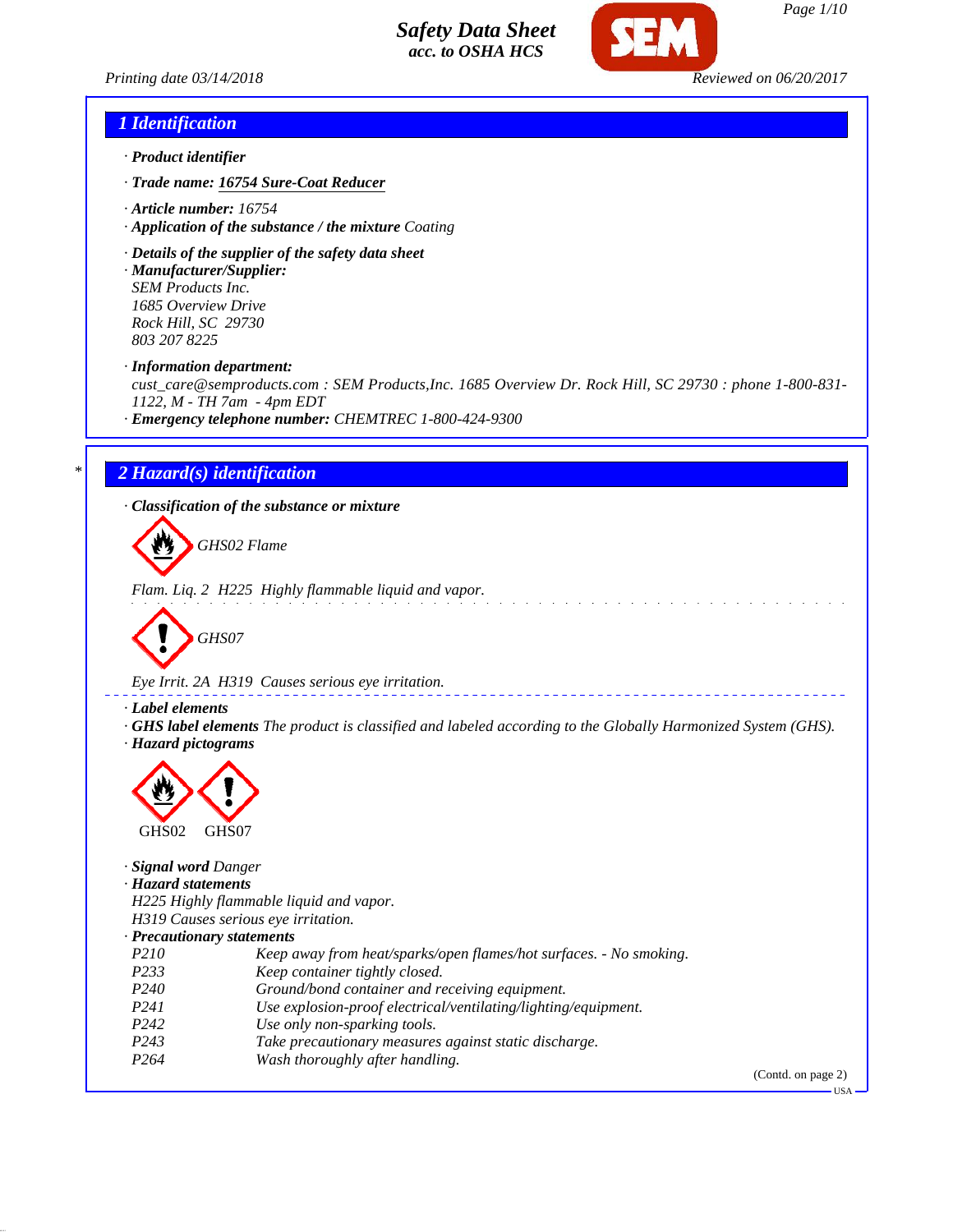

### *Trade name: 16754 Sure-Coat Reducer*



- *· After skin contact: Generally the product does not irritate the skin.*
- *· After eye contact:*

*Rinse opened eye for several minutes under running water. If symptoms persist, consult a doctor.*

- *· After swallowing: If symptoms persist consult doctor.*
- *· Information for doctor:*

*· Most important symptoms and effects, both acute and delayed No further relevant information available.*

(Contd. on page 3) USA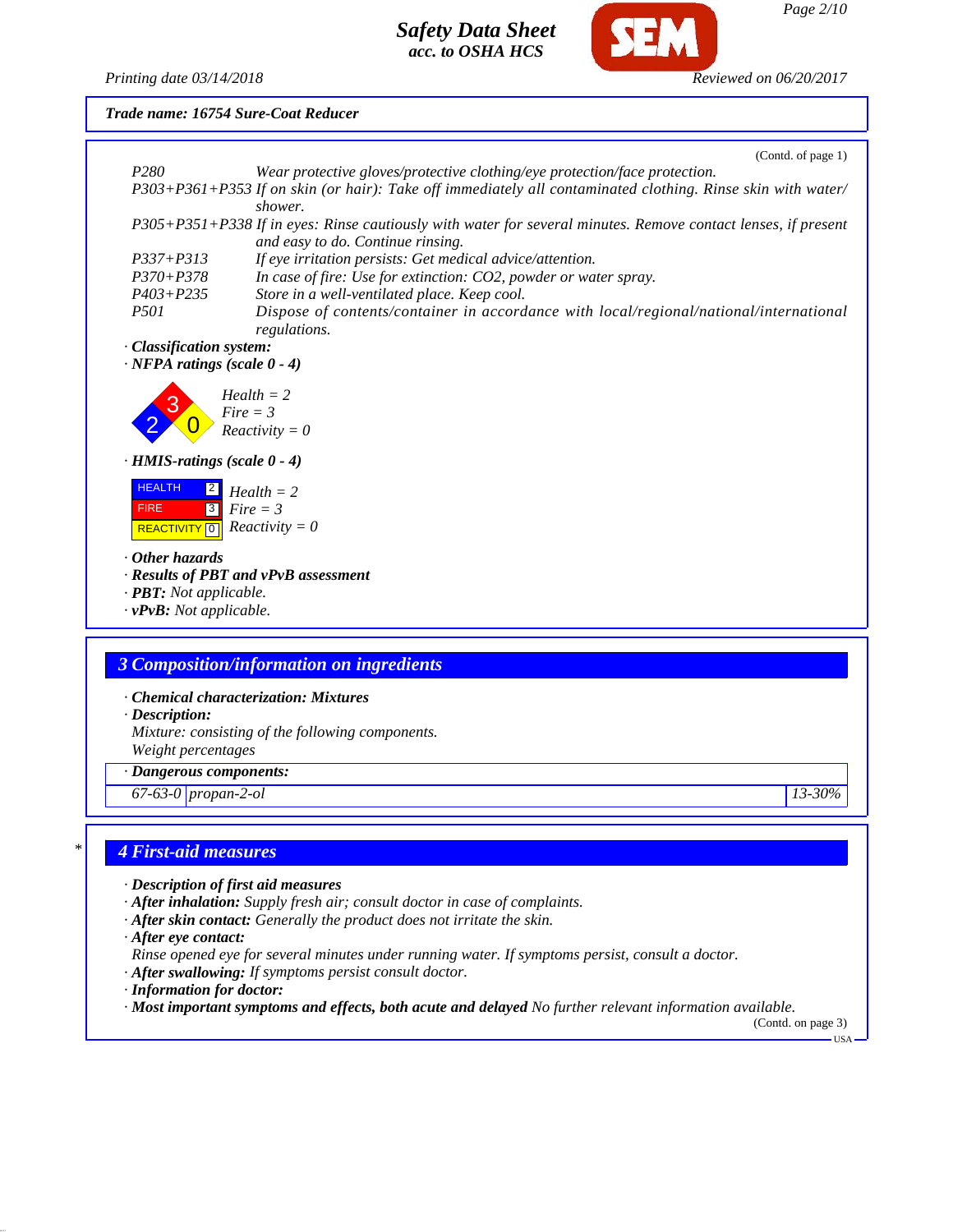*Printing date 03/14/2018 Reviewed on 06/20/2017*

(Contd. of page 2)

*Trade name: 16754 Sure-Coat Reducer*

*· Indication of any immediate medical attention and special treatment needed No further relevant information available.*

*\* 5 Fire-fighting measures*

- *· Extinguishing media*
- *· Suitable extinguishing agents:*
- *CO2, extinguishing powder or water spray. Fight larger fires with water spray or alcohol resistant foam.*
- *· For safety reasons unsuitable extinguishing agents: Water with full jet*
- *· Special hazards arising from the substance or mixture No further relevant information available.*
- *· Advice for firefighters*
- *· Protective equipment: No special measures required.*

### *\* 6 Accidental release measures*

- *· Personal precautions, protective equipment and emergency procedures Wear protective equipment. Keep unprotected persons away.*
- *· Environmental precautions: Do not allow to enter sewers/ surface or ground water.*
- *· Methods and material for containment and cleaning up: Absorb with liquid-binding material (sand, diatomite, acid binders, universal binders, sawdust). Ensure adequate ventilation.*
- *· Reference to other sections See Section 7 for information on safe handling. See Section 8 for information on personal protection equipment. See Section 13 for disposal information.*

### *· Protective Action Criteria for Chemicals*

| $\cdot$ PAC-1:        |             |
|-----------------------|-------------|
| $67-63-0$ propan-2-ol | $400$ ppm   |
| $\cdot$ PAC-2:        |             |
| $67-63-0$ propan-2-ol | $2000*$ ppm |
| $\cdot$ PAC-3:        |             |

*67-63-0 propan-2-ol 12000\*\* ppm*

# *\* 7 Handling and storage*

- *· Handling:*
- *· Precautions for safe handling No special measures required.*
- *· Information about protection against explosions and fires: Keep ignition sources away - Do not smoke. Protect against electrostatic charges.*
- *· Conditions for safe storage, including any incompatibilities*
- *· Storage:*
- *· Requirements to be met by storerooms and receptacles: Store in a cool location.*
- *· Information about storage in one common storage facility: Not required.*
- *· Further information about storage conditions:*
- *Keep receptacle tightly sealed.*

(Contd. on page 4)

USA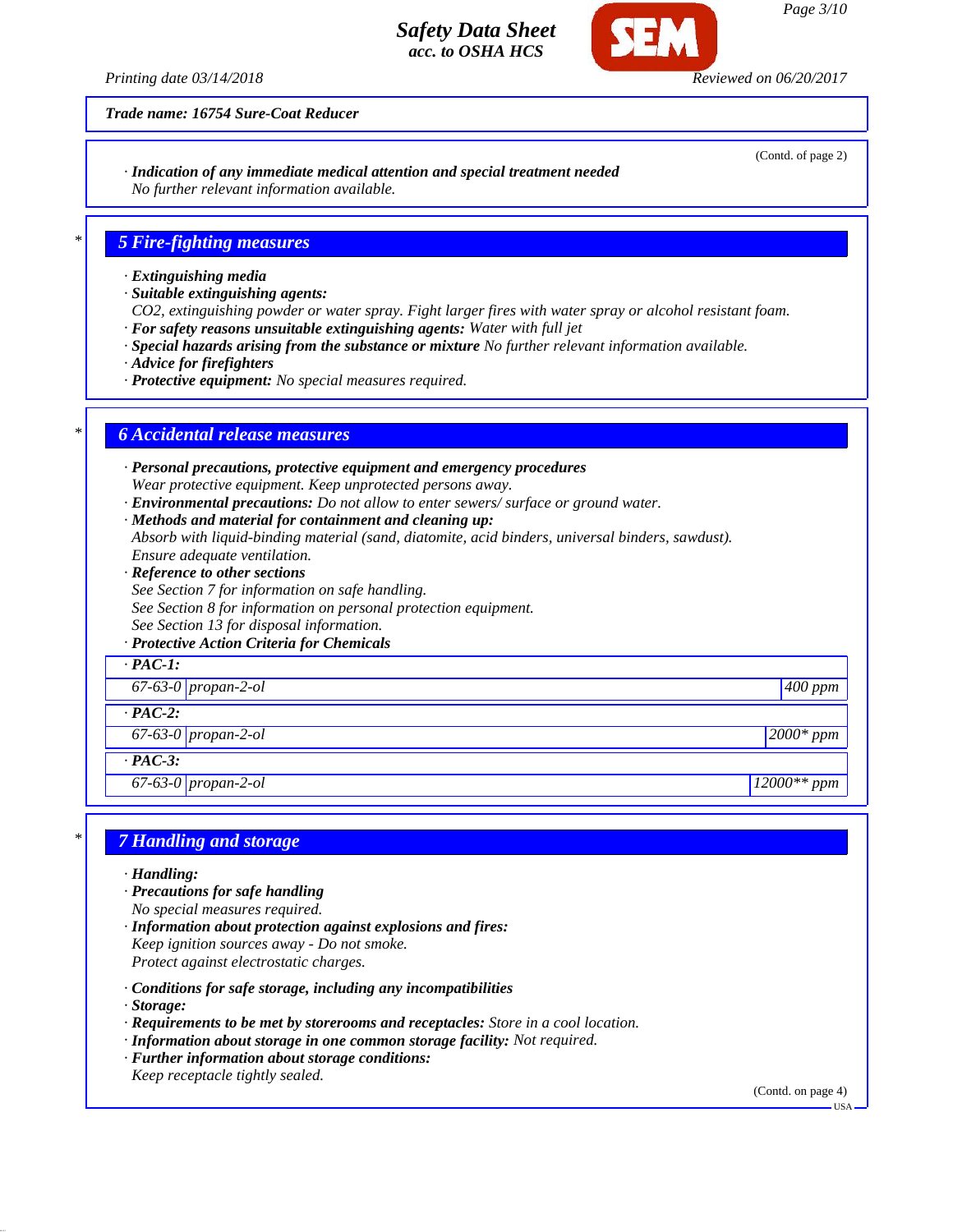*Printing date 03/14/2018 Reviewed on 06/20/2017*

(Contd. of page 3)

### *Trade name: 16754 Sure-Coat Reducer*

*Store in cool, dry conditions in well sealed receptacles.*

*· Specific end use(s) No further relevant information available.*

# *\* 8 Exposure controls/personal protection*

*· Additional information about design of technical systems: No further data; see item 7.*

*· Control parameters*

*· Components with limit values that require monitoring at the workplace:*

# *67-63-0 propan-2-ol*

*PEL Long-term value: 980 mg/m³, 400 ppm*

*REL Short-term value: 1225 mg/m³, 500 ppm*

*Long-term value: 980 mg/m³, 400 ppm TLV Short-term value: 984 mg/m³, 400 ppm Long-term value: 492 mg/m³, 200 ppm*

*BEI*

### *· Ingredients with biological limit values:*

*67-63-0 propan-2-ol*

*BEI 40 mg/L*

*Medium: urine Time: end of shift at end of workweek Parameter: Acetone (background, nonspecific)*

*· Additional information: The lists that were valid during the creation were used as basis.*

- *· Exposure controls*
- *· Personal protective equipment:*
- *· General protective and hygienic measures:*
- *Keep away from foodstuffs, beverages and feed.*
- *Immediately remove all soiled and contaminated clothing.*
- *Wash hands before breaks and at the end of work.*
- *Avoid contact with the eyes.*
- *Avoid contact with the eyes and skin.*
- *· Breathing equipment: Not required.*
- *· Protection of hands:*

*Due to missing tests no recommendation to the glove material can be given for the product/ the preparation/ the chemical mixture.*

*Selection of the glove material on consideration of the penetration times, rates of diffusion and the degradation The glove material has to be impermeable and resistant to the product/ the substance/ the preparation.*

*· Material of gloves*

*The selection of the suitable gloves does not only depend on the material, but also on further marks of quality and varies from manufacturer to manufacturer. As the product is a preparation of several substances, the resistance of the glove material can not be calculated in advance and has therefore to be checked prior to the application. · Penetration time of glove material*

*The exact break trough time has to be found out by the manufacturer of the protective gloves and has to be observed.*

 $-IISA$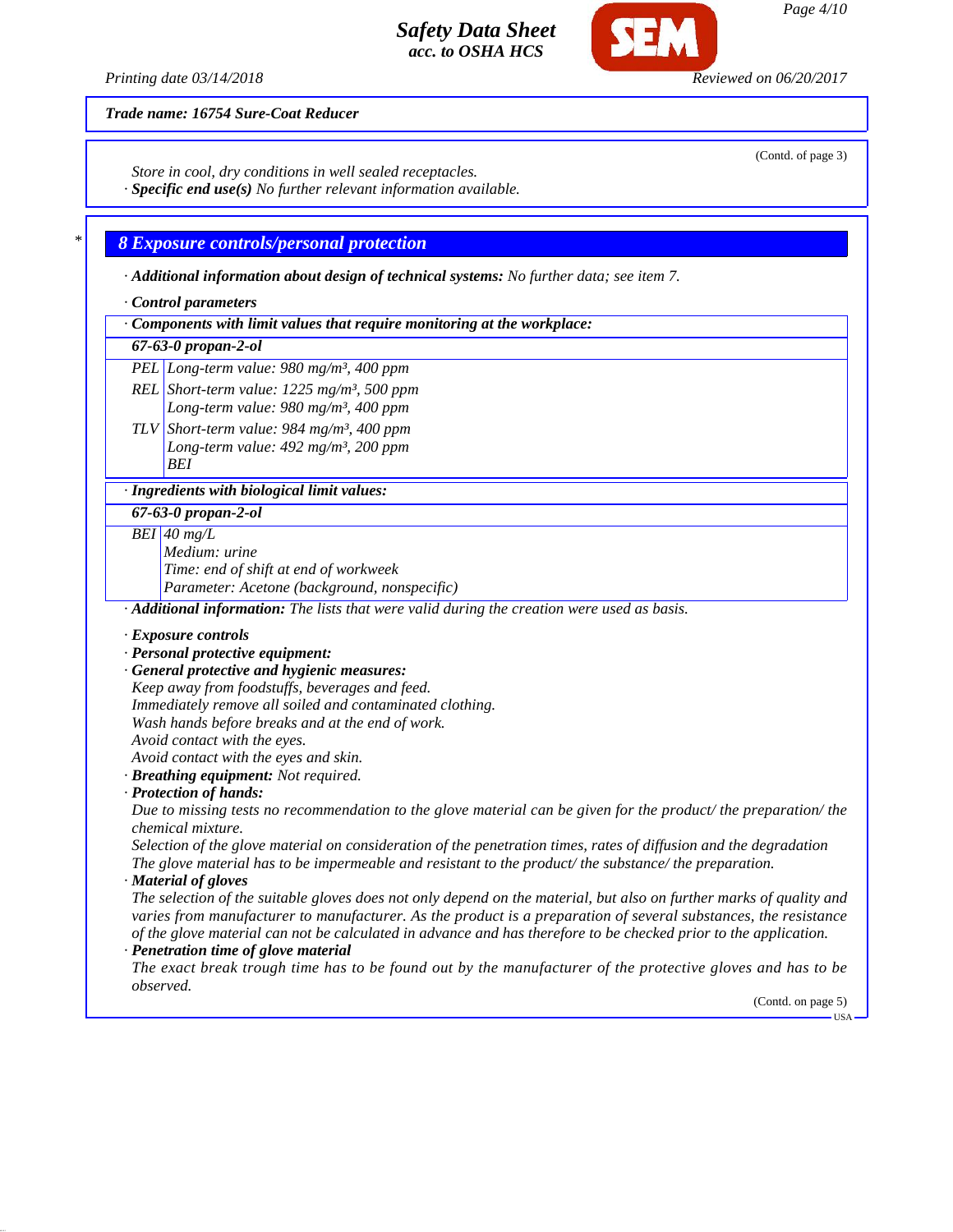*Printing date 03/14/2018 Reviewed on 06/20/2017*

**SEM** 

*Trade name: 16754 Sure-Coat Reducer*

*· Eye protection:*

(Contd. of page 4)



*Tightly sealed goggles*

# *9 Physical and chemical properties*

| · Information on basic physical and chemical properties    |                                                          |
|------------------------------------------------------------|----------------------------------------------------------|
| · General Information<br>$\cdot$ Appearance:               |                                                          |
| Form:                                                      | Liquid                                                   |
| Color:                                                     | According to product specification                       |
| $\cdot$ Odor:                                              | Characteristic                                           |
| · Odor threshold:                                          | Not determined.                                          |
| $\cdot$ pH-value:                                          | Not determined.                                          |
| · Change in condition                                      |                                                          |
| <b>Melting point/Melting range:</b>                        | Undetermined.                                            |
| <b>Boiling point/Boiling range:</b>                        | 82 °C                                                    |
| · Flash point:                                             | 13 °C                                                    |
| · Flammability (solid, gaseous):                           | Not applicable.                                          |
| · Ignition temperature:                                    | 425 $\degree$ C                                          |
| · Decomposition temperature:                               | Not determined.                                          |
| · Auto igniting:                                           | Product is not selfigniting.                             |
| · Danger of explosion:                                     | In use, may form flammable/explosive vapour-air mixture. |
| · Explosion limits:                                        |                                                          |
| Lower:                                                     | 2 Vol %                                                  |
| Upper:                                                     | 12 Vol %                                                 |
| $\cdot$ Vapor pressure at 20 $\textdegree$ C:              | $43$ $hPa$                                               |
| $\cdot$ Density at 20 $\textdegree$ C:                     | $0.95745$ g/cm <sup>3</sup>                              |
| · Relative density                                         | Not determined.                                          |
| · Vapor density                                            | Not determined.                                          |
| $\cdot$ Evaporation rate                                   | Not determined.                                          |
| · Solubility in / Miscibility with                         |                                                          |
| Water:                                                     | Not miscible or difficult to mix.                        |
| · Partition coefficient (n-octanol/water): Not determined. |                                                          |
| · Viscosity:                                               |                                                          |
| Dynamic:                                                   | Not determined.                                          |
| Kinematic:                                                 | Not determined.                                          |
| · Solvent content:                                         |                                                          |
| <b>Organic solvents:</b>                                   | 16.6%                                                    |
| Water:                                                     | 83.1%                                                    |
|                                                            | (Contd. on page 6)                                       |
|                                                            |                                                          |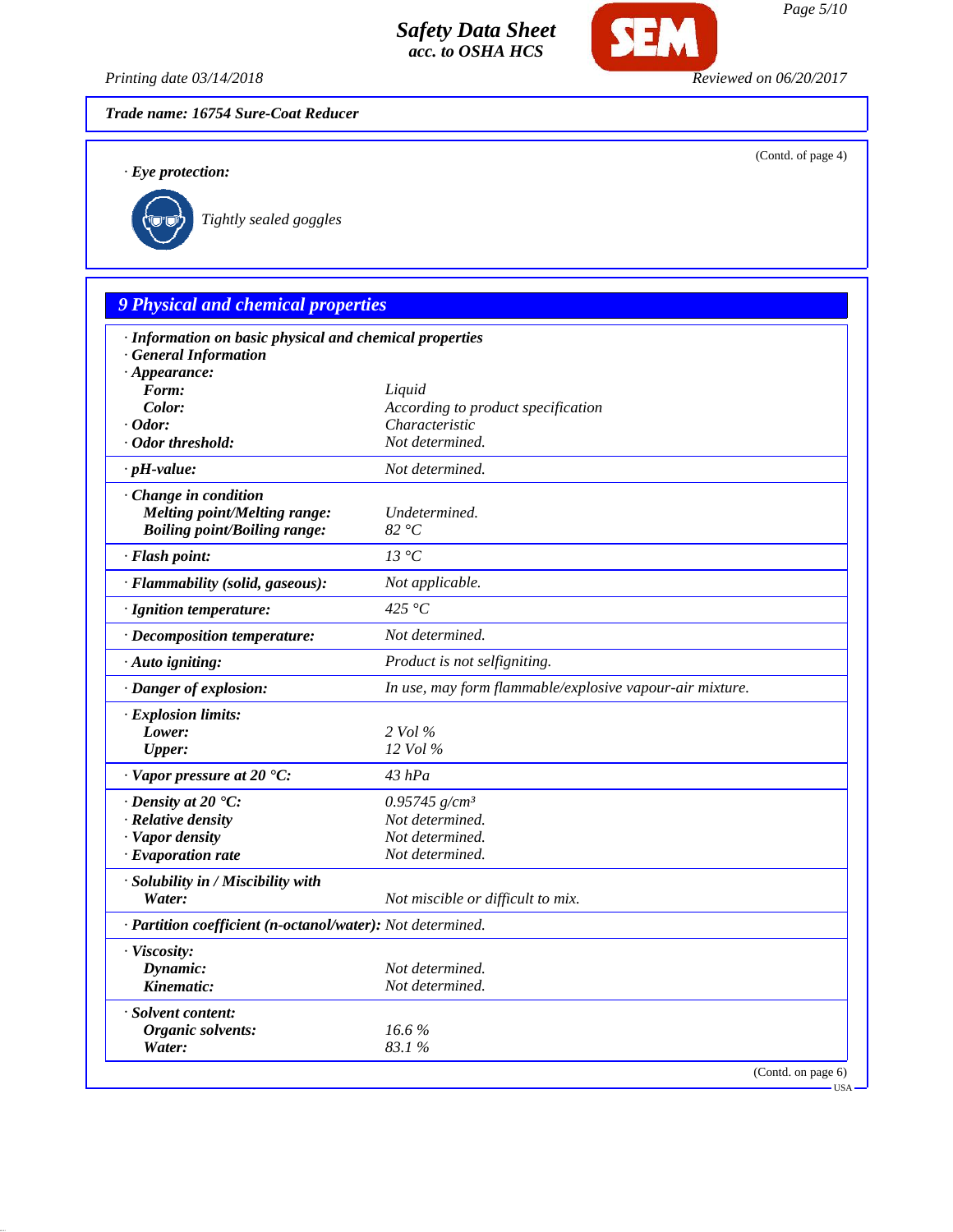

*Printing date 03/14/2018 Reviewed on 06/20/2017*

*Trade name: 16754 Sure-Coat Reducer*

|                                                     | (Contd. of page 5)                                    |
|-----------------------------------------------------|-------------------------------------------------------|
| <b>VOC</b> content:                                 | $16.63\%$<br>780.3 $g/l / 6.51$ lb/gl                 |
| <i>Solids content:</i><br>$\cdot$ Other information | $0.2\%$<br>No further relevant information available. |

# *\* 10 Stability and reactivity*

*· Reactivity No further relevant information available.*

- *· Chemical stability*
- *· Thermal decomposition / conditions to be avoided: No decomposition if used according to specifications.*
- *· Possibility of hazardous reactions No dangerous reactions known.*
- *· Conditions to avoid No further relevant information available.*
- *· Incompatible materials: No further relevant information available.*
- *· Hazardous decomposition products: No dangerous decomposition products known.*

# *11 Toxicological information*

- *· Information on toxicological effects*
- *· Acute toxicity:*
- *· Primary irritant effect:*
- *· on the skin: No irritant effect.*
- *· on the eye: Irritating effect.*
- *· Sensitization: No sensitizing effects known.*
- *· Additional toxicological information:*

*The product shows the following dangers according to internally approved calculation methods for preparations: Irritant*

### *· Carcinogenic categories*

*· IARC (International Agency for Research on Cancer)*

*67-63-0 propan-2-ol 3* 

*· NTP (National Toxicology Program)*

*None of the ingredients is listed.*

### *· OSHA-Ca (Occupational Safety & Health Administration)*

*None of the ingredients is listed.*

# *\* 12 Ecological information*

- *· Toxicity*
- *· Aquatic toxicity: No further relevant information available.*
- *· Persistence and degradability No further relevant information available.*
- *· Behavior in environmental systems:*
- *· Bioaccumulative potential No further relevant information available.*
- *· Mobility in soil No further relevant information available.*
- *· Additional ecological information:*
- *· General notes:*
- *Water hazard class 1 (Self-assessment): slightly hazardous for water*

*Do not allow undiluted product or large quantities of it to reach ground water, water course or sewage system.*

(Contd. on page 7) USA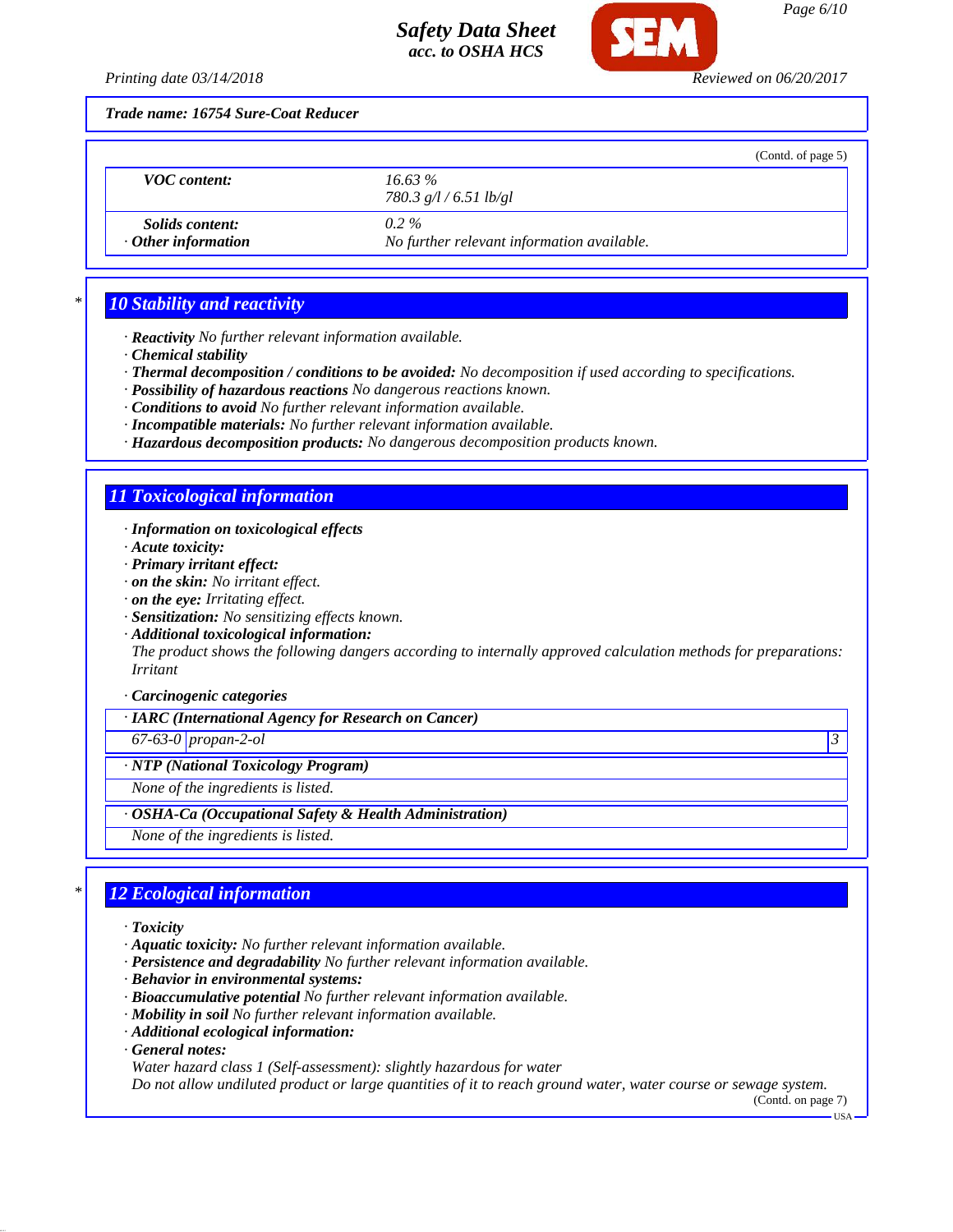*Printing date 03/14/2018 Reviewed on 06/20/2017*

Œ

*Trade name: 16754 Sure-Coat Reducer*

(Contd. of page 6)

# *· Results of PBT and vPvB assessment*

*· PBT: Not applicable.*

*· vPvB: Not applicable.*

*· Other adverse effects No further relevant information available.*

# *13 Disposal considerations*

*· Waste treatment methods*

*· Recommendation:*

*Must not be disposed of together with household garbage. Do not allow product to reach sewage system.*

*· Uncleaned packagings:*

*· Recommendation: Disposal must be made according to official regulations.*

| $\cdot$ UN-Number<br>· DOT, ADR, IMDG, IATA | <b>UN1263</b>                                               |
|---------------------------------------------|-------------------------------------------------------------|
| · UN proper shipping name                   |                                                             |
| $\cdot$ <i>DOT</i>                          | Paint related material mixture                              |
| $\cdot$ ADR                                 | 1263 Paint related material mixture, special provision 640D |
| · IMDG, IATA                                | <b>PAINT RELATED MATERIAL mixture</b>                       |
| · Transport hazard class(es)                |                                                             |
| $\cdot$ DOT                                 |                                                             |
|                                             |                                                             |
|                                             |                                                             |
|                                             |                                                             |
| · Class                                     | 3 Flammable liquids                                         |
| · Label                                     | 3                                                           |
| ADR, IMDG, IATA                             |                                                             |
|                                             |                                                             |
|                                             |                                                             |
|                                             |                                                             |
|                                             |                                                             |
| · Class                                     | 3 Flammable liquids                                         |
| · Label                                     | 3                                                           |
| · Packing group                             |                                                             |
| · DOT, ADR, IMDG, IATA                      | $I\!I$                                                      |
| · Environmental hazards:                    |                                                             |
| · Marine pollutant:                         | N <sub>o</sub>                                              |
| · Special precautions for user              | Warning: Flammable liquids                                  |
| · EMS Number:                               | $F-E$ , $S-D$                                               |
|                                             | B                                                           |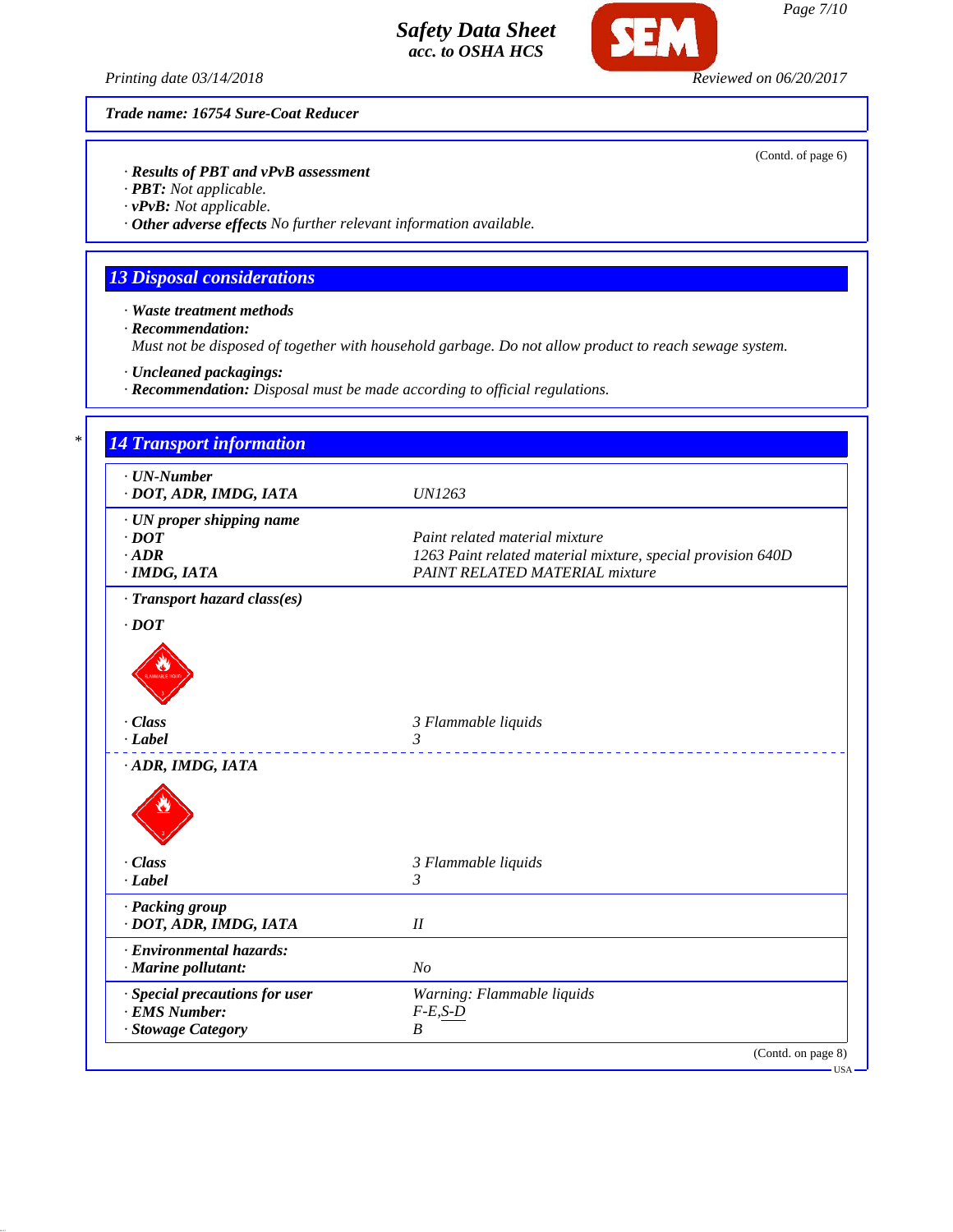

**SFM** 

*Trade name: 16754 Sure-Coat Reducer*

|                                                                                     | (Contd. of page 7)                                                       |
|-------------------------------------------------------------------------------------|--------------------------------------------------------------------------|
| · Transport in bulk according to Annex II of<br><b>MARPOL73/78 and the IBC Code</b> | Not applicable.                                                          |
| · Transport/Additional information:                                                 |                                                                          |
| $\cdot$ DOT                                                                         |                                                                          |
| • Quantity limitations                                                              | On passenger aircraft/rail: 5 L                                          |
|                                                                                     | On cargo aircraft only: $60 L$                                           |
| · Remarks                                                                           | ORM-D 49CFR 173.150,156,306                                              |
| $-ADR$                                                                              |                                                                          |
| $\cdot$ Excepted quantities (EQ)                                                    | Code: E2                                                                 |
|                                                                                     | Maximum net quantity per inner packaging: 30 ml                          |
|                                                                                     | Maximum net quantity per outer packaging: 500 ml                         |
| $\cdot$ IMDG                                                                        |                                                                          |
| $\cdot$ Limited quantities (LQ)                                                     | 5L                                                                       |
| $\cdot$ Excepted quantities (EQ)                                                    | Code: E2                                                                 |
|                                                                                     | Maximum net quantity per inner packaging: 30 ml                          |
|                                                                                     | Maximum net quantity per outer packaging: 500 ml                         |
| · UN "Model Regulation":                                                            | UN 1263 PAINT RELATED MATERIAL MIXTURE, SPECIAL<br>PROVISION 640D, 3, II |

# *\* 15 Regulatory information*

*· Safety, health and environmental regulations/legislation specific for the substance or mixture · Sara*

*· Section 355 (extremely hazardous substances):*

*None of the ingredient is listed.*

*· Section 313 (Specific toxic chemical listings):*

*67-63-0 propan-2-ol*

*· TSCA (Toxic Substances Control Act):*

*67-63-0 propan-2-ol*

*7732-18-5 water*

*· Proposition 65*

*· Chemicals known to cause cancer:*

*None of the ingredients is listed.*

*· Chemicals known to cause reproductive toxicity for females:*

*None of the ingredients is listed.*

*· Chemicals known to cause reproductive toxicity for males:*

*None of the ingredients is listed.*

*· Chemicals known to cause developmental toxicity:*

*None of the ingredients is listed.*

*· Cancerogenity categories*

*· EPA (Environmental Protection Agency)*

*None of the ingredients is listed.*

(Contd. on page 9)

USA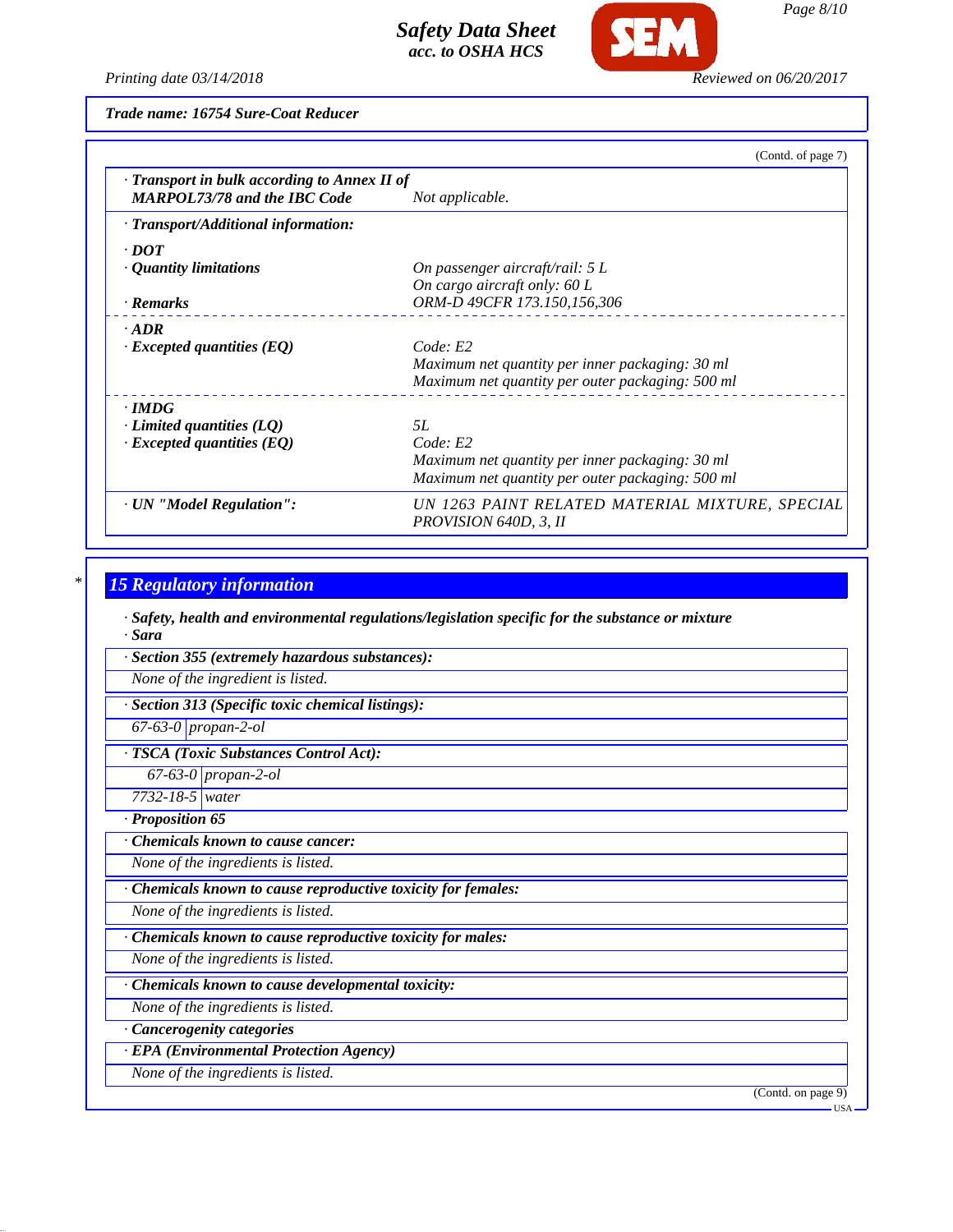$\vdash$ 

*Printing date 03/14/2018 Reviewed on 06/20/2017*

*Trade name: 16754 Sure-Coat Reducer*

|                             | (Contd. of page 8)                                                                                                                                 |
|-----------------------------|----------------------------------------------------------------------------------------------------------------------------------------------------|
|                             | · TLV (Threshold Limit Value established by ACGIH)                                                                                                 |
| 67-63-0 propan-2-ol         | A4                                                                                                                                                 |
|                             | · NIOSH-Ca (National Institute for Occupational Safety and Health)                                                                                 |
|                             | None of the ingredients is listed.                                                                                                                 |
|                             | GHS label elements The product is classified and labeled according to the Globally Harmonized System (GHS).                                        |
| · Hazard pictograms         |                                                                                                                                                    |
| GHS02<br>GHS07              |                                                                                                                                                    |
| · <b>Signal word</b> Danger |                                                                                                                                                    |
| · Hazard statements         |                                                                                                                                                    |
|                             | H225 Highly flammable liquid and vapor.                                                                                                            |
|                             | H319 Causes serious eye irritation.                                                                                                                |
| · Precautionary statements  |                                                                                                                                                    |
| P210                        | Keep away from heat/sparks/open flames/hot surfaces. - No smoking.                                                                                 |
| P233                        | Keep container tightly closed.                                                                                                                     |
| P <sub>240</sub>            | Ground/bond container and receiving equipment.                                                                                                     |
| P241                        | Use explosion-proof electrical/ventilating/lighting/equipment.                                                                                     |
| P242                        | Use only non-sparking tools.                                                                                                                       |
| P243                        | Take precautionary measures against static discharge.                                                                                              |
| P <sub>264</sub>            | Wash thoroughly after handling.                                                                                                                    |
| P <sub>280</sub>            | Wear protective gloves/protective clothing/eye protection/face protection.                                                                         |
|                             | P303+P361+P353 If on skin (or hair): Take off immediately all contaminated clothing. Rinse skin with water/<br>shower.                             |
|                             | P305+P351+P338 If in eyes: Rinse cautiously with water for several minutes. Remove contact lenses, if present<br>and easy to do. Continue rinsing. |
| $P337 + P313$               | If eye irritation persists: Get medical advice/attention.                                                                                          |
| $P370 + P378$               | In case of fire: Use for extinction: CO2, powder or water spray.                                                                                   |
| $P403 + P235$               | Store in a well-ventilated place. Keep cool.                                                                                                       |
| <i>P501</i>                 | Dispose of contents/container in accordance with local/regional/national/international<br>regulations.                                             |

*· Chemical safety assessment: A Chemical Safety Assessment has not been carried out.*

### *16 Other information*

*This information is based on our present knowledge. However, this shall not constitute a guarantee for any specific product features and shall not establish a legally valid contractual relationship.*

- *· Department issuing SDS: Environment protection department.*
- *· Contact: Rita Joiner (rjoiner@semproducts.com)*
- *· Date of preparation / last revision 03/14/2018 / 5*
- *· Abbreviations and acronyms:*

*RID: Règlement international concernant le transport des marchandises dangereuses par chemin de fer (Regulations Concerning the International Transport of Dangerous Goods by Rail)*

*ICAO: International Civil Aviation Organisation*

*ADR: Accord européen sur le transport des marchandises dangereuses par Route (European Agreement concerning the International Carriage of Dangerous Goods by Road)*

*IMDG: International Maritime Code for Dangerous Goods*

*DOT: US Department of Transportation*

*IATA: International Air Transport Association*

(Contd. on page 10)

USA